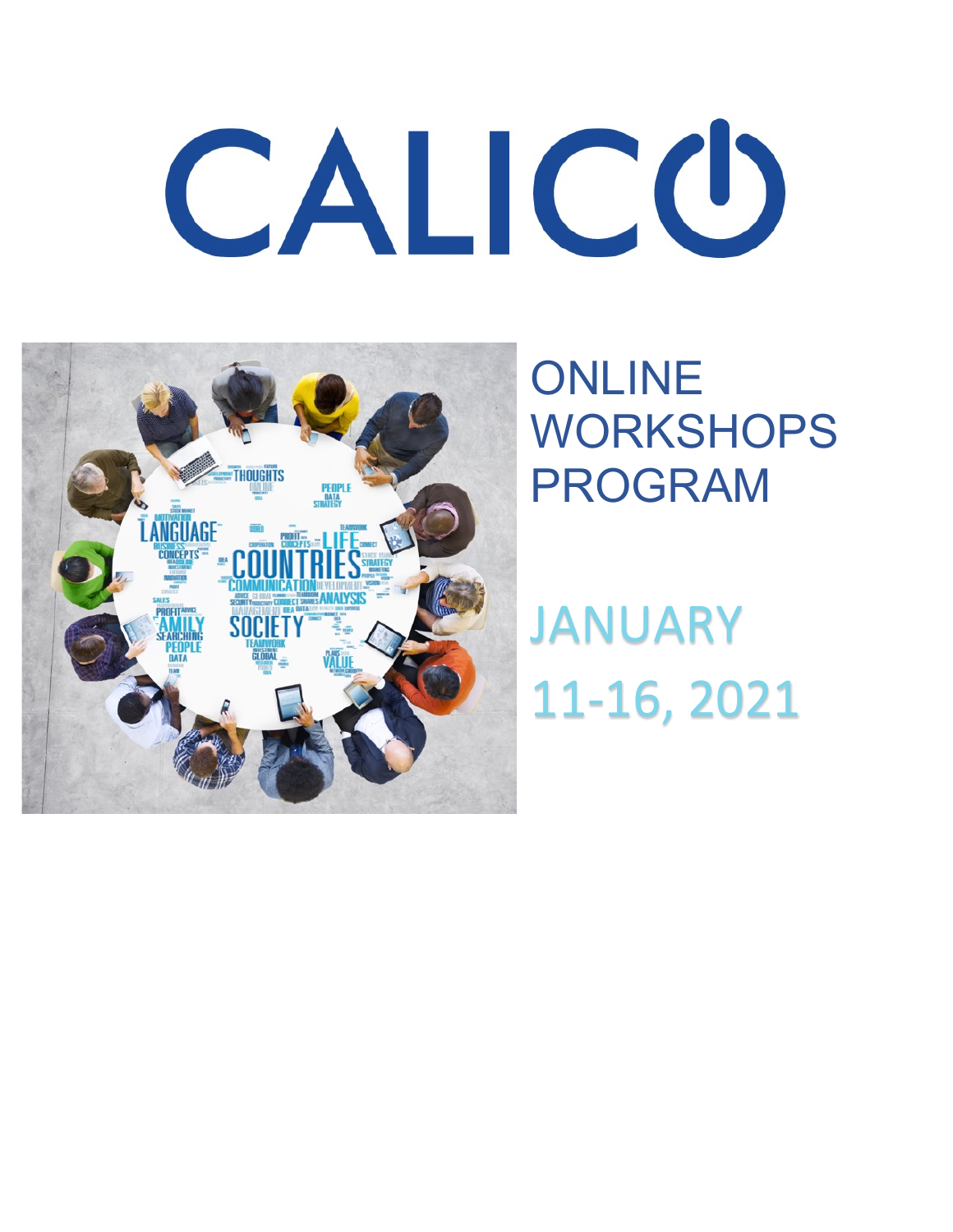## **Strategic Instructional Design in Times of Emergency: Office 365 and Class Notebook**

4:00 pm - 7:00 pm EST

#### **Leaders: Yaniv Oded and Ilknur Oded**

Strategic planning and systematic instructional design may seem challenging in times of emergency. However, clear theoretical grounding (in partnership with students and teachers), specifically when pressed in time is the best route for rapid, meaningful and cost-effective change. Following a brief theoretical discussion of Cognitive Load Theory and its application to instructional design, the facilitators will demonstrate how such change was facilitated at the Defense Language Institute (DLI) in response to COVID19, and then guide participants in creating a similar solution in their organization. The workshop's hand-on stage will focus on the Microsoft Office 365 environment and the Class Notebook.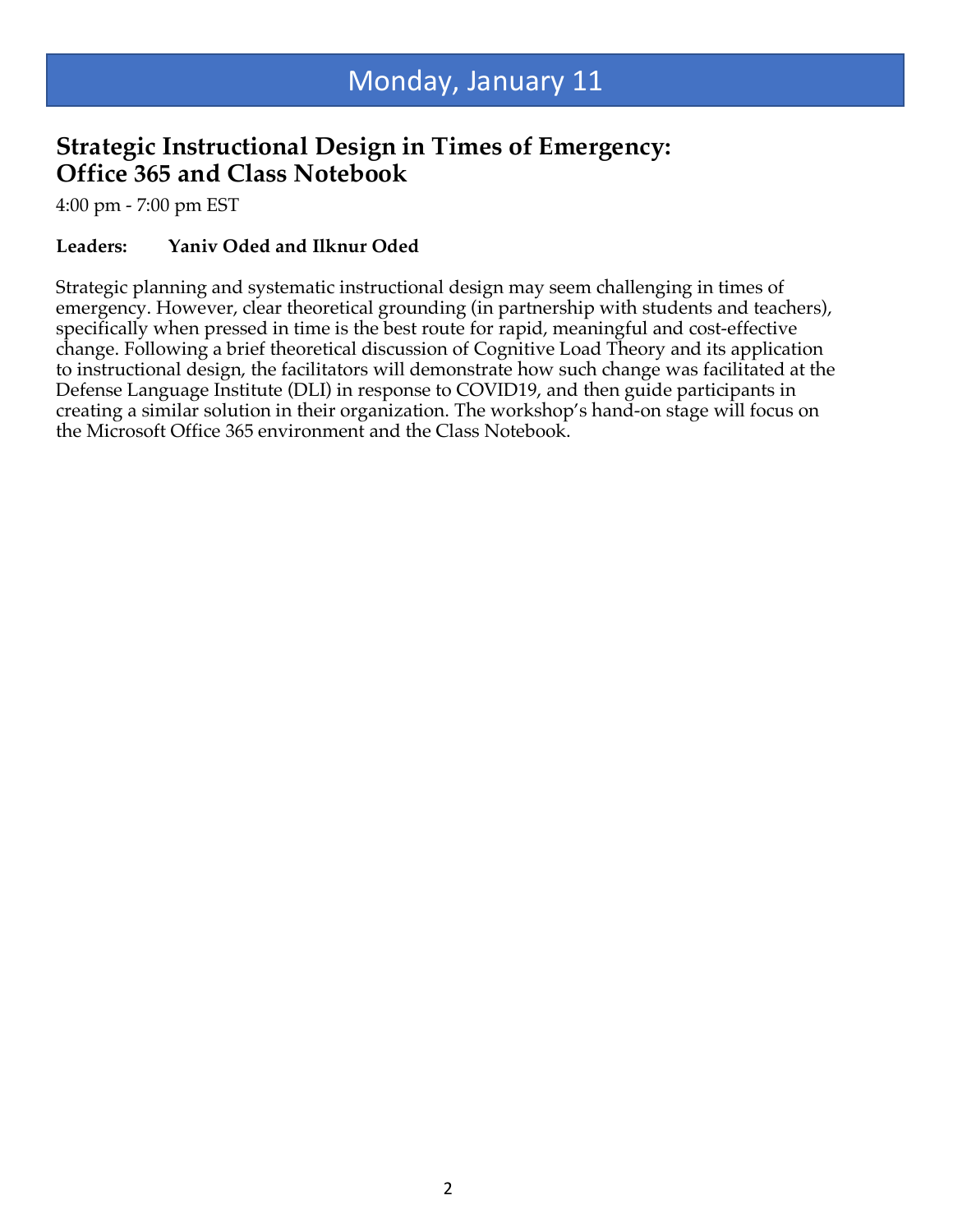## **Game Exploration, Game Design Frameworks, and Game Prototyping with Twine**

12:00 noon – 3:00 pm EST – first part Saturday, January 16, 1:00 pm - 4:00 pm EST– final part

#### **Leaders: Jeremy Robinson, Frederik Cornillie, Randall Sadler and Phillip Cameron**

As Jon Reinhardt's book, "Gameful Second and Foreign Language Teaching and Learning" explains, games, game-based learning, and gameful pedagogies are blossoming in world language classrooms. This workshop will introduce these concepts, guide participants in creating their own game designs, and participants will come away with a prototype of a game built in Twine. The design and prototyping of this game will be completed in groups, both synchronously and asynchronously. This workshop is appropriate for all levels–no prior knowledge about game-based learning is needed.

# **Fundamentals of Online Language Teaching**

3:00 pm – 6:00 pm EST

**Leaders: Kathryn Murphy-Judy, Christopher Hromalik, Ruslan Suvorov, Victoria Russell, Jennifer Quinlan and Julio Rodriguez**

Over the last decade, CALICO has offered online language teacher training. In this three-hour 'flipped' workshop, participants will work through what it takes to launch a fully online language program for first- or second-year language learners (novice to intermediate-low proficiency ACTFL scale, A1-B1 CEFR). Before the workshop, participants will receive a survey and links to a set of TED-Ed lessons on topics related to online language pedagogy. Then, based on surveyed needs and lesson choices, participants will engage in hands-on tasks that lead them through fundamental design thinking, development strategies and appropriate tools, and assessment and evaluation routines.

# **A Corpus-based Language Pedagogy for EFL/ESL School Teachers**

7:00 pm - 10:00 pm EST

#### **Leader: Ma Qing Angel**

How to help students learn and use real language patterns has posed a big challenge for English teachers. Traditional tools (e.g. textbooks, dictionaries, other published materials, etc) and teachers' intuition are unable to fully address this issue. Using corpus data allows teachers and students to study naturally occurring English language for grammatical patterns, word usage and textual discourse. In addition, corpus-based teaching allows teachers to develop their hands-on activities that cater for students at different levels. Students can also use corpora to explore authentic language data and answer their own queries about the English language, as well as to become more independent language learners.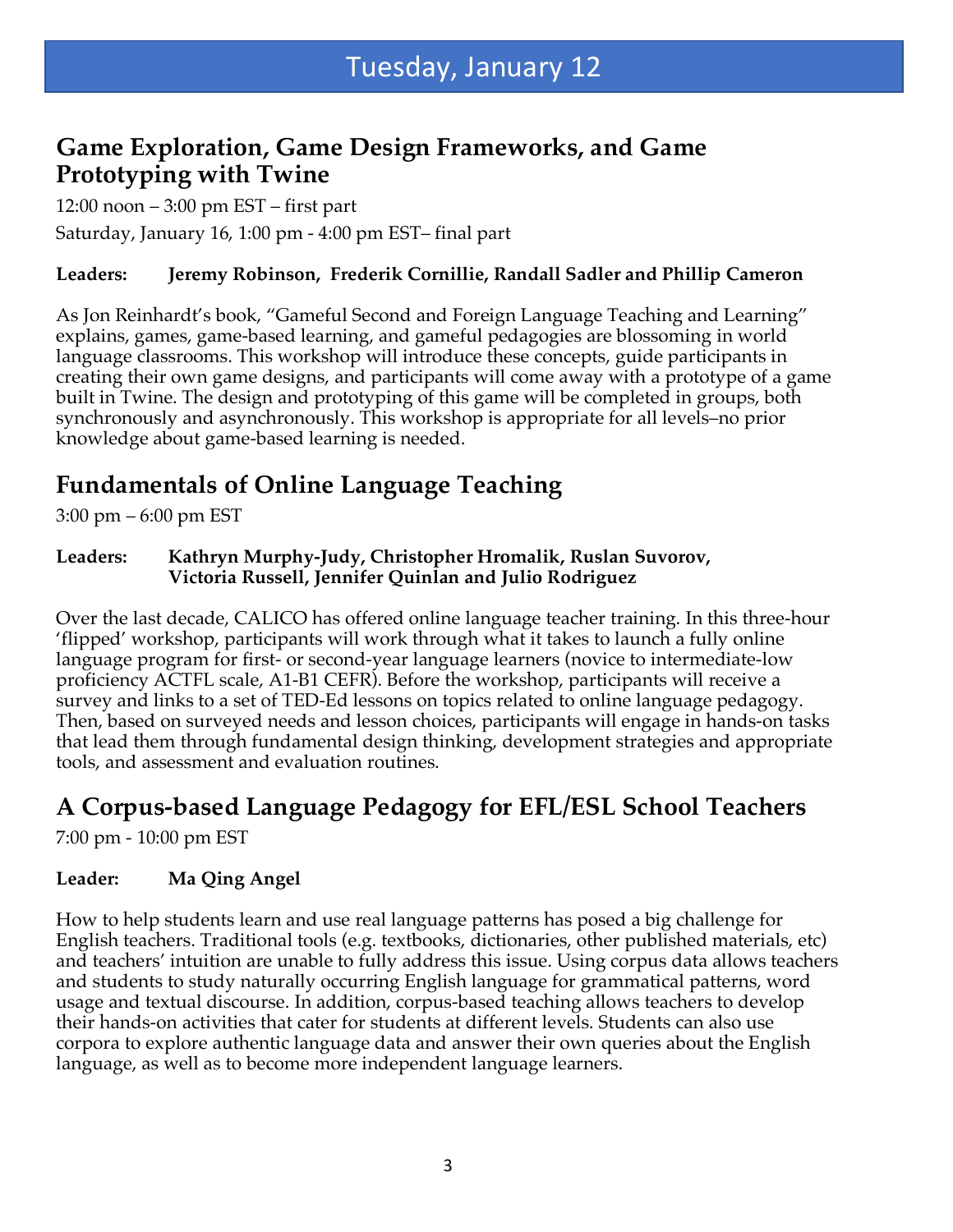## **Social Media to Further Connections and Communication in Remote Teaching**

2:00 pm - 5:00 pm EST

#### **Leaders: Marie-Christine Masse, Sophia Khadraoui-Fortune and Andrew Stafford**

Remote teaching, both synchronous and asymchronous, requires language instructors to redefine the principles of meaningful participation and engagement. Social media have the ability to engage and motivate students in meaningful communicative practice, content exchange, and spontaneous collaboration (Greenhow, Robelia, & Hughes, 2009). As L2 instructors think of innovative ways to bring students further opportunities to connect and interact beyond what the breakout rooms and various apps offer to remote teaching and learning, they can turn to social media as a way to provide meaningful input representing diverse perspectives, and to maximize output in both formal and informal contexts. This workshop takes a look at the tools and techniques we can use to engage students in synchronous, blended, and fully online courses, through social media to provide meaningful learning experiences.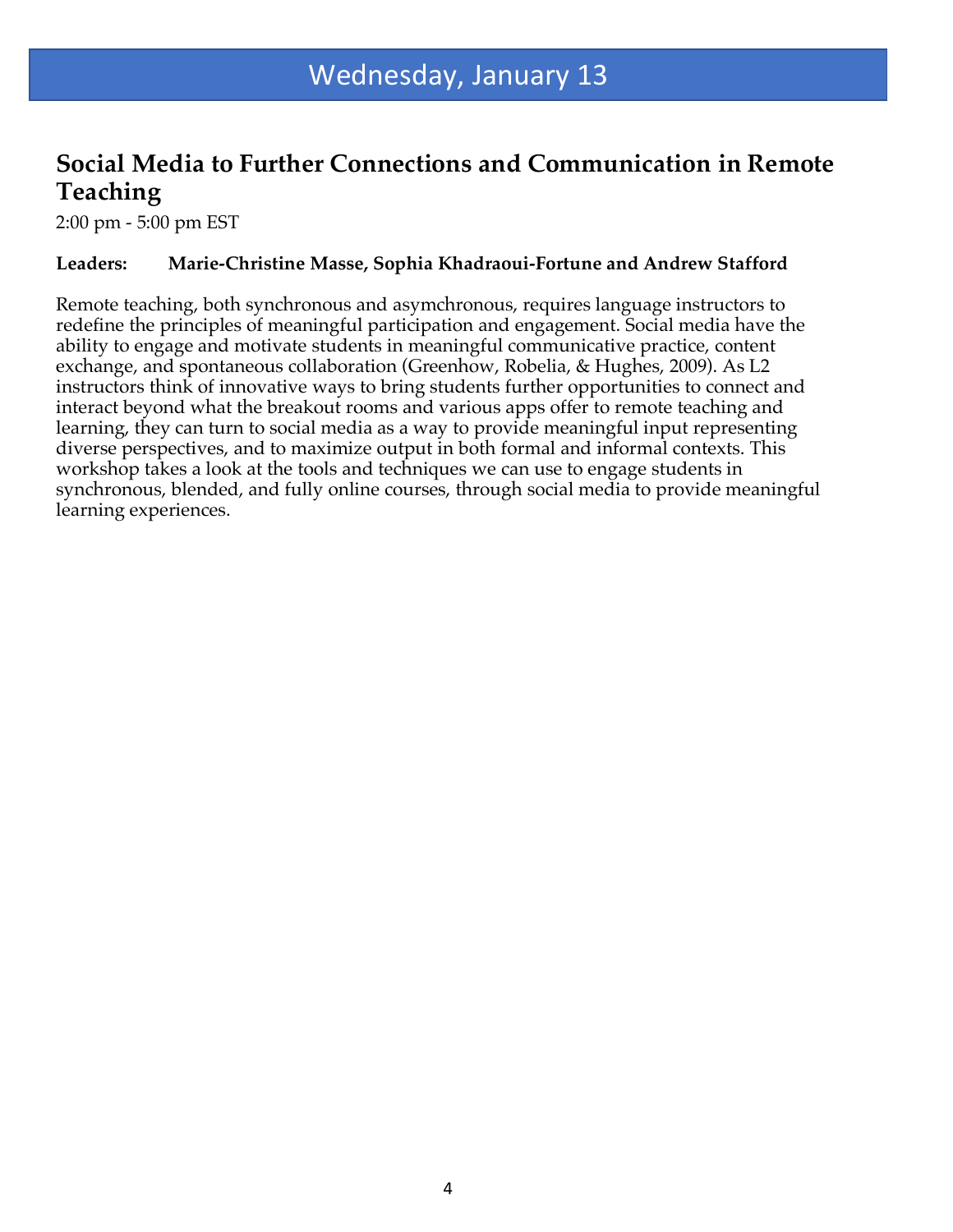## **Benefits and Challenges of Online Induction for Distance Language Learners**

9:00 am - 12:00 noon EST

#### **Leader: Hélène Pulker**

In a context of higher fees and student satisfaction surveys, it is becoming increasingly important for universities to understand what makes students succeed in Higher Education Institutions (HEIs). Attracting students is one thing, the challenge to keep them on course so that they achieve is quite another. This workshop, based on a longitudinal survey carried out at the Open University (UK) will give opportunities to discuss benefits and challenges of online induction programmes for language distance learners and explore the aspects of induction that have the most impact on student success.

# **ANVILL-LTI: Creating Spaces Where Speech Can Flourish**

3:00 pm - 6:00 pm EST

#### **Leaders: Jeff Magoto, Norman Kerr, and Joliene Adams**

In this workshop, you will learn to use the latest version of the free and open-source software, ANVILL-LTI. This new version, rebuilt from the ground up, is optimized for pedagogical contexts that are fluid (F2F-hybrid-online) and for teachers who have very little time for authoring. One innovation is a seamless weaving of ANVILL's strengths as a media tool with the interactivity of H5P.org interactive apps. The combination means that speech or video are no longer stumbling blocks as input or output tasks, and that content of all types can co-exist easily on a page.

### Panel Presentation and Discussion **Alternative Careers with a PhD**

5:30 pm – 6:45 pm EST

Organized by the CALICO Graduate Student SIG, **Maria Diez Ortega, Chair**

#### **Panelists: Lisa Frumkes, Geoff LaFlair, and Scott Payne**

Are you interested in other professional paths and want to explore other options after getting your PhD? We invite you to this graduate student panel with three guest speakers with experience working in industry and academia. What to expect from this panel:

- Practical advice for job applications
- How academic skills transfer to non-academia sectors Academia vs. non-academia employment
- Time to chat with the three panelists about their experiences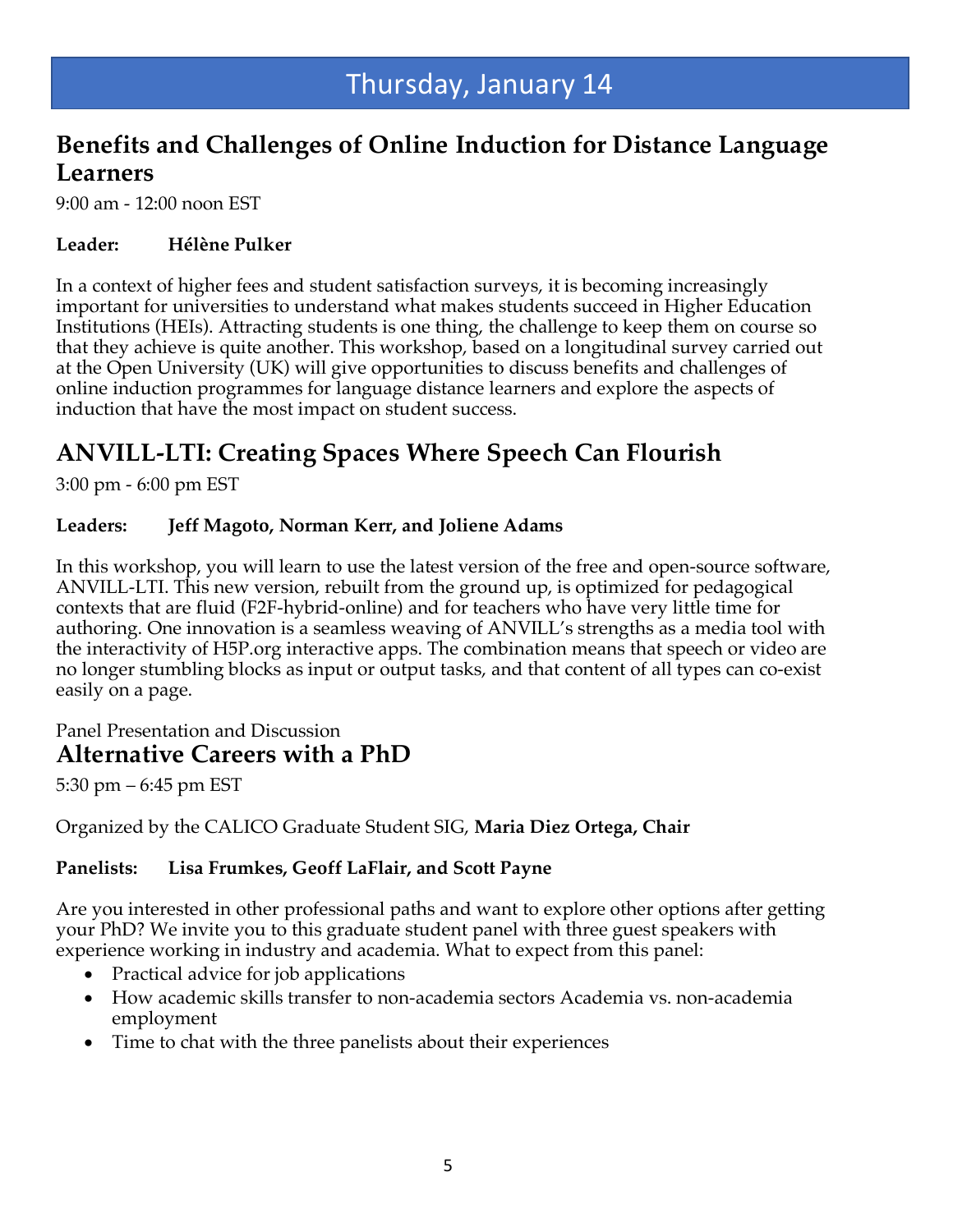# Friday, January 15

## **Extensive TV Viewing: A Pedagogical Implementation in Real Language Classes**

12:00 noon - 3:00 pm EST

#### **Leaders: Anastasia Pattemore, Ferran Gesa, Imma Miralpeix, Maria del Mar Suárez, Júlia Barón, Maria Luz Celaya, Daniela Avello and Carmen Muñoz**

Audio-visual materials are recognised by language teachers as an excellent way to fill their classes with authentic language. Unfortunately, it can be difficult to integrate these resources effectively. This workshop will be based on the experience of the GRAL research group of conducting pedagogical interventions (SUBTiL project) into learning different aspects of L2 from extensive TV viewing over a whole academic year in primary/secondary schools and at university. The workshop participants will learn how to select appropriate videos, edit them to meet educational goals, design pre- and post-viewing activities, integrate this practice into a regular classroom, and collect data online.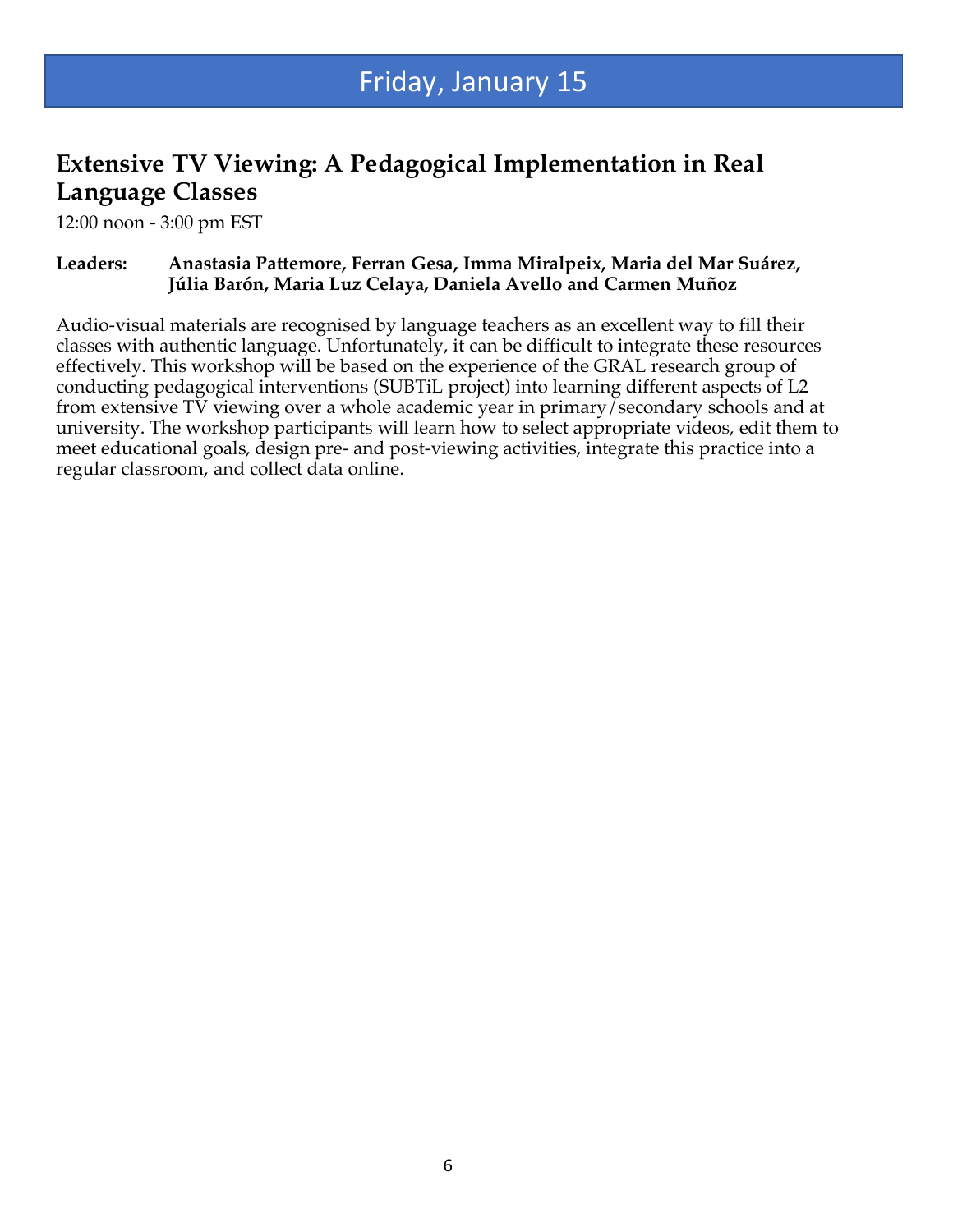# **Delivering Teacher Training Online: A Challenge Worth Pursuing**

8:00 am - 11:00 am EST

#### **Leader: Christina Giannikas**

With the uncertainty of in-person instruction as a result of COVID-19 combined with preexisting staffing shortages and budget cuts, teacher education programs across the globe have adjusted teacher training and have transferred online. The present workshop is threefold and will focus on: 1) developing teacher trainers' digital literacies and techniques, 2) online course design, and 3) practical strategies of sustaining high quality training in an interchangeable learning environment. The participants will learn about best practices in delivering online teacher training, become aware of learner characteristics, course environment and institutional factors related to delivery system variables according to learning theories and teaching models inherent in course design. Finally, the workshop will give participants the opportunity to discuss the potential of online learning/training and identify key issues that the crisis has highlighted.

# **Developing Chat Bots for Language Learning**

11:00 am - 2:00 pm EST

#### **Leader: Adriana Picoral**

Participants will design dialog rules (i.e., user input -> bot reply) to create a chatbot that can hold a conversation through text messages in any language. The base code has been written using the shiny R package, but no knowledge of R is needed for this workshop, since participants will be developing the dialog rules on an excel file. Before the workshop, participants are expected to install R and RStudio on their computer, and create a free shinyapps.io account. After this workshop, participants will be able to create chatbots to be used in their language learning lessons.

## **The Myths of Teaching Online**

1:00 pm - 4:00 pm EST

#### **Leaders: Lin Zhou and Yang Liu**

Due to its intrinsic attributes, the practice of online teaching operates differently with content courses and skill-based courses. This workshop will present ways and online toolkits to teach both content courses and skill- based courses virtually. Online teaching of content courses will function as the benchmark for establishing essentials for online teaching. Building on the understanding of teaching content courses online, the discussion on teaching skill-based courses online will involve hands-on practice with technological tools. For example, academic listening and speaking is a type of skill-based course that is challenging to be converted to the fully online mode. How can we teachers help students enjoy the same learning experience in the online learning environment? What kind of online tools there are that can be exploited to make online learning equally effective?